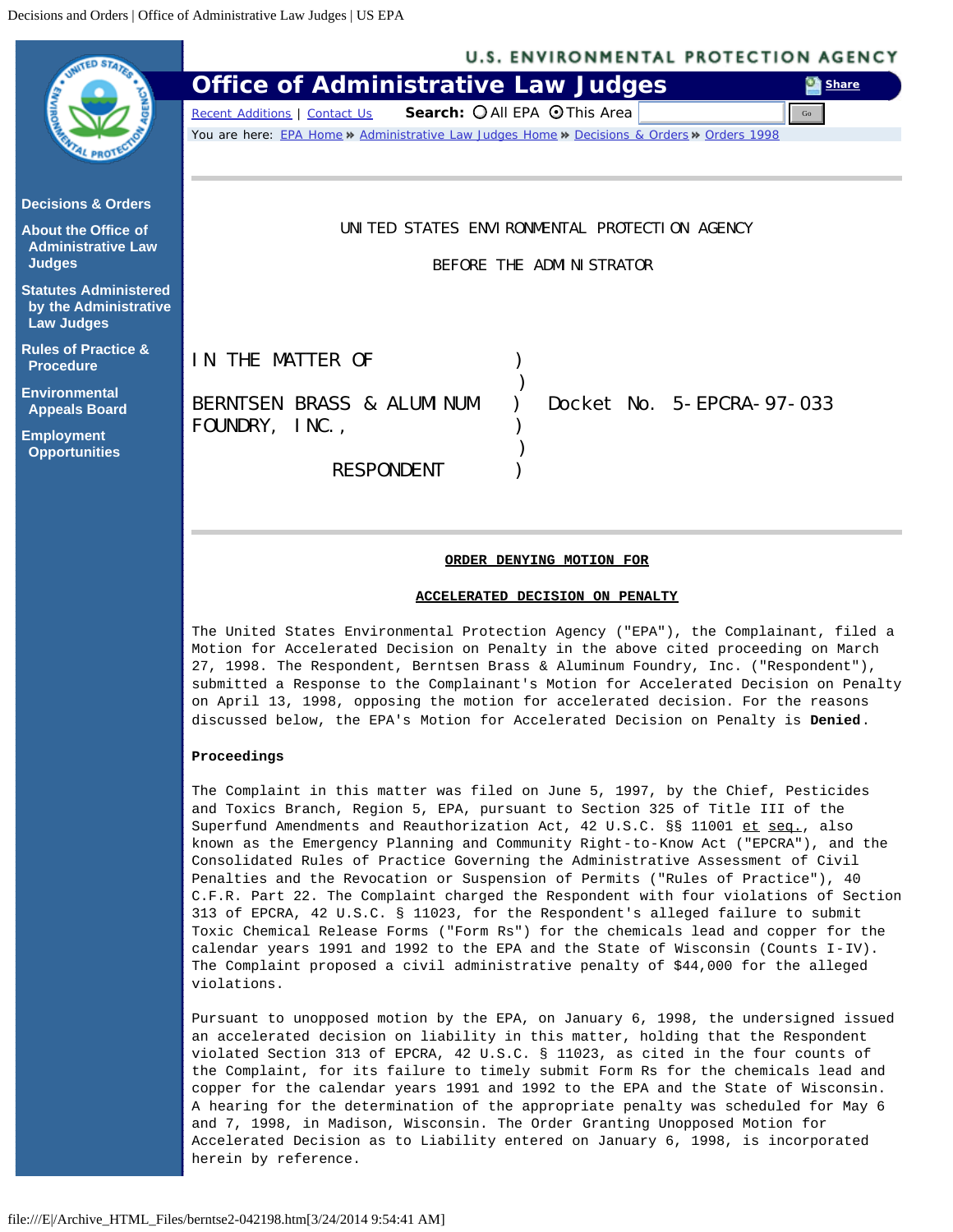On March 27, 1998, the EPA filed a Motion for Accelerated Decision on Penalty. The EPA asserts that there is no genuine issue of material facts on the appropriateness of the proposed adjusted civil penalty in the amount of \$37,400 and that it is entitled to judgment as a matter of law and, therefore, the Respondent should be found liable by accelerated decision on penalty.

On April 13, 1998, the Respondent submitted a Response to the Complainant's Motion for Accelerated Decision on Penalty ["Respondent's Response"], arguing that material facts still in dispute dictate that a hearing be held on the penalty to be assessed. In particular, the Respondent does not contest the accuracy of the EPA's proposed findings of fact which are incorporated in the Motion for Accelerated Decision on Penalty, but rather argues that other material issues, such as the circumstances surrounding the Respondent's eventual filing of the relevant Form Rs, require a hearing to resolve.

Therefore, the issues before me are whether this matter is amenable to accelerated decision on penalty as sought by the EPA and, if so, the appropriate penalty to be assessed against the Respondent.

## **Standard For Accelerated Decision**

The Complainant has filed a motion for partial accelerated decision pursuant to 40 C.F.R. § 22.20, the regulation governing accelerated decisions. Section 22.20(a) provides, in pertinent part, as follows:

The Presiding Officer,  $[\frac{(1)}{2}]$  $[\frac{(1)}{2}]$  $[\frac{(1)}{2}]$  upon motion of any party or sua sponte, may at any time render an accelerated decision in favor of the complainant or the respondent as to all or any part of the proceeding, without further hearing or upon such limited additional evidence, such as affidavits, as he may require, if no genuine issue of material fact exists and a party is entitled to judgment as a matter of law, as to all or any part of the proceeding. (emphasis added) $\frac{(2)}{(2)}$  $\frac{(2)}{(2)}$  $\frac{(2)}{(2)}$ 

Motions for accelerated decision under 40 C.F.R. § 22.20(a) are akin to motions for summary judgment under Rule 56 of the Federal Rules of Civil Procedure ("FRCP"). $\frac{(3)}{2}$  $\frac{(3)}{2}$  $\frac{(3)}{2}$ Rule  $56(c)$  of the FRCP provides that summary judgment "shall be rendered forthwith if the pleadings, depositions, answers to interrogatories, and admissions on file, together with the affidavits, if any, show that there is no genuine issue of any material fact and that the moving party is entitled to a judgment as a matter of law" (emphasis added). Thus, by analogy, Rule 56 provides guidance for adjudicating motions for accelerated decision. See In the Matter of CWM Chemical Service, TSCA Appeal 93-1, 6 EAD 1 (EAB, May 15, 1995).

Therefore, I look to federal court decisions construing Rule 56 of the FRCP for guidance in applying 40 C.F.R. § 22.20(a) to the adjudication of motions for accelerated decisions. In interpreting Rule 56(c), the United States Supreme Court has held that the party moving for summary judgment has the burden of showing the absence of a genuine issue as to any material fact and that the evidentiary material proffered by the moving party in support of its motion must be viewed in the light most favorable to the opposing party. See Anderson v. Liberty Lobby, Inc., 477 U.S. 242, 248 (1985); Adickes v. S. H. Kress & Co., 398 U.S. 144, 157 (1970). Further, the judge must draw all reasonable inferences from the evidentiary material in favor of the party opposing the motion for summary judgment. See Anderson, supra, at 255; Adickes, supra, at 158-159; see also Cone v. Longmont United Hospital Assoc., 14 F.3d 526, 528 (10th Cir. 1994).

In assessing materiality for summary judgment purposes, the Court has found that a factual dispute is material where, under the governing law, it might affect the outcome of the proceeding. Anderson, supra at 248; Adickes, supra, at 158-159. The substantive law identifies which facts are material. Id.

The Court has found that a factual dispute is genuine if the evidence is such that a reasonable finder of fact could return a verdict in favor of the nonmoving party. Id. Further, in Anderson, the Court ruled that in determining whether a genuine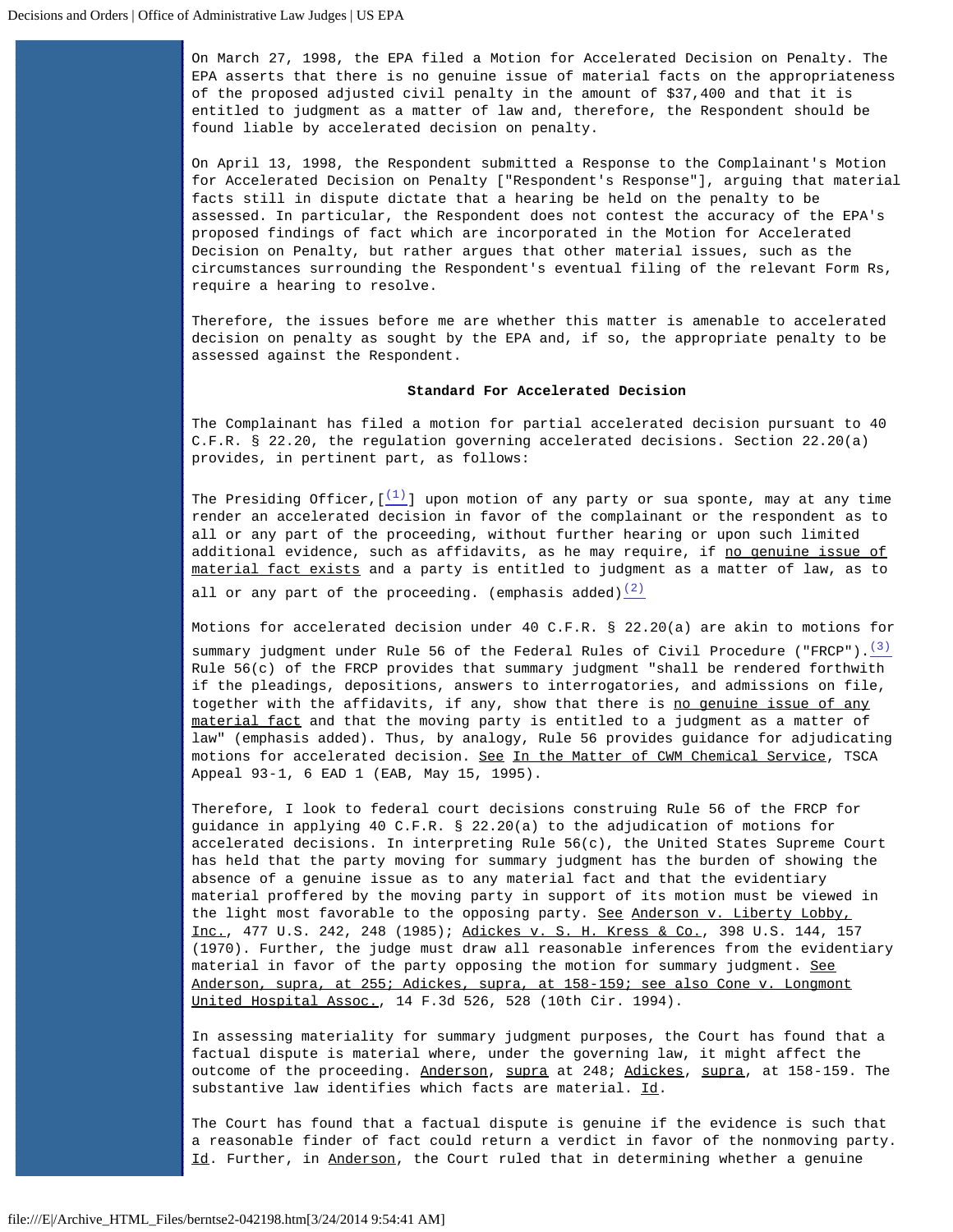issue of fact exists, the judge must decide whether a finder of fact could reasonably find for the nonmoving party under the evidentiary standards in a particular proceeding. There must be an incorporation of the evidentiary standard in the summary judgment determination. Anderson, supra, at 252. In other words, when determining whether or not there is a genuine factual dispute, the judge must make such inquiry within the context of the applicable evidentiary standard of proof for that proceeding.

Once the party moving for summary judgment meets its burden of showing the absence of genuine issues of material fact, Rule 56(e) then requires the opposing party to offer any countering evidentiary material or to file a Rule 56(f) affidavit.  $\frac{(4)}{4}$  $\frac{(4)}{4}$  $\frac{(4)}{4}$  Rule 56(e) states: "When a motion for summary judgment is made and supported as provided in this rule, an adverse party may not rest upon the mere allegations or denials of his pleading, but must set forth specific facts showing there is a genuine issue for trial." However, if the moving party fails to carry its burden to show that it is entitled to summary judgment under established principles, then no defense is required. Adickes, supra, at 156.

The type of evidentiary material that a moving party must present to properly support a motion for summary judgment or that an opposing party must proffer to defeat a properly supported motion for summary judgment has been examined by the Court. See Celotex Corp. v. Catrett, 477 U.S. 317 (1986); see also Anderson, supra; Adickes, supra. The Court points out that Rule  $56(c)$  itself provides that the decision on a motion for summary judgment must be based on the pleadings, depositions, answers to interrogatories, and admissions on file, together with affidavits, if any, submitted in support or opposition to the motion. With regard to the sufficiency of the evidentiary material needed to defeat a properly supported motion for summary judgment, the Court has found that the nonmoving party must present "affirmative evidence" and that it cannot defeat the motion without offering "any significant probative evidence tending to support" its pleadings. Anderson, supra, at 256 (quoting First National Bank of Arizona v. Cities Service Company, 391 U.S. 253, 290 (1968)).

More specifically, the Court has ruled that the mere allegation of a factual dispute will not defeat a properly supported motion for summary judgment as Rule 56(e) requires the opposing party to go beyond the pleadings. Celotex, supra at 322; Adickes, supra. The Court has noted, however, that there is no requirement that the moving party support its motion with affidavits negating the opposing party's claim or that the opposing party produce evidence in a form that would be admissible at trial in order to avoid summary judgment. Celotex, supra, at 323-324. The parties may move for summary judgment or successfully defeat summary judgment without supporting affidavits provided that other evidence referenced in Rule 56(c) adequately supports its position.

The regulation governing motions for accelerated decision under 40 C.F.R. § 22.20(a) does not define or provide examples to illustrate the meaning of the phrase "genuine issue of material fact," nor does it provide significant guidance as to the type of evidence needed to support or defeat a motion for accelerated decision. Section 22.20(a) states, in pertinent part, that the Presiding Officer may render an accelerated decision "without further hearing or upon any limited additional evidence, such as affidavits, as he may require, if no genuine issue of material fact exists and a party is entitled to judgment as a matter of law." As an adjunct to this regulation, I note that under another governing regulation, a party's response to a written motion, which would include a motion for accelerated decision, "shall be accompanied by any affidavit, certificate, [or] other evidence" relied upon. 40 C.F.R. § 22.16(b).

Inasmuch as the inquiry of whether there is a genuine issue of material fact in the context of an administrative accelerated decision is quite similar to that in the context of a judicial summary judgment and in the absence of significant instruction from the regulation governing accelerated decisions, the standard for that inquiry as enunciated by the Court in Celotex, Anderson, and Adickes is found to be applicable in the administrative accelerated decision context.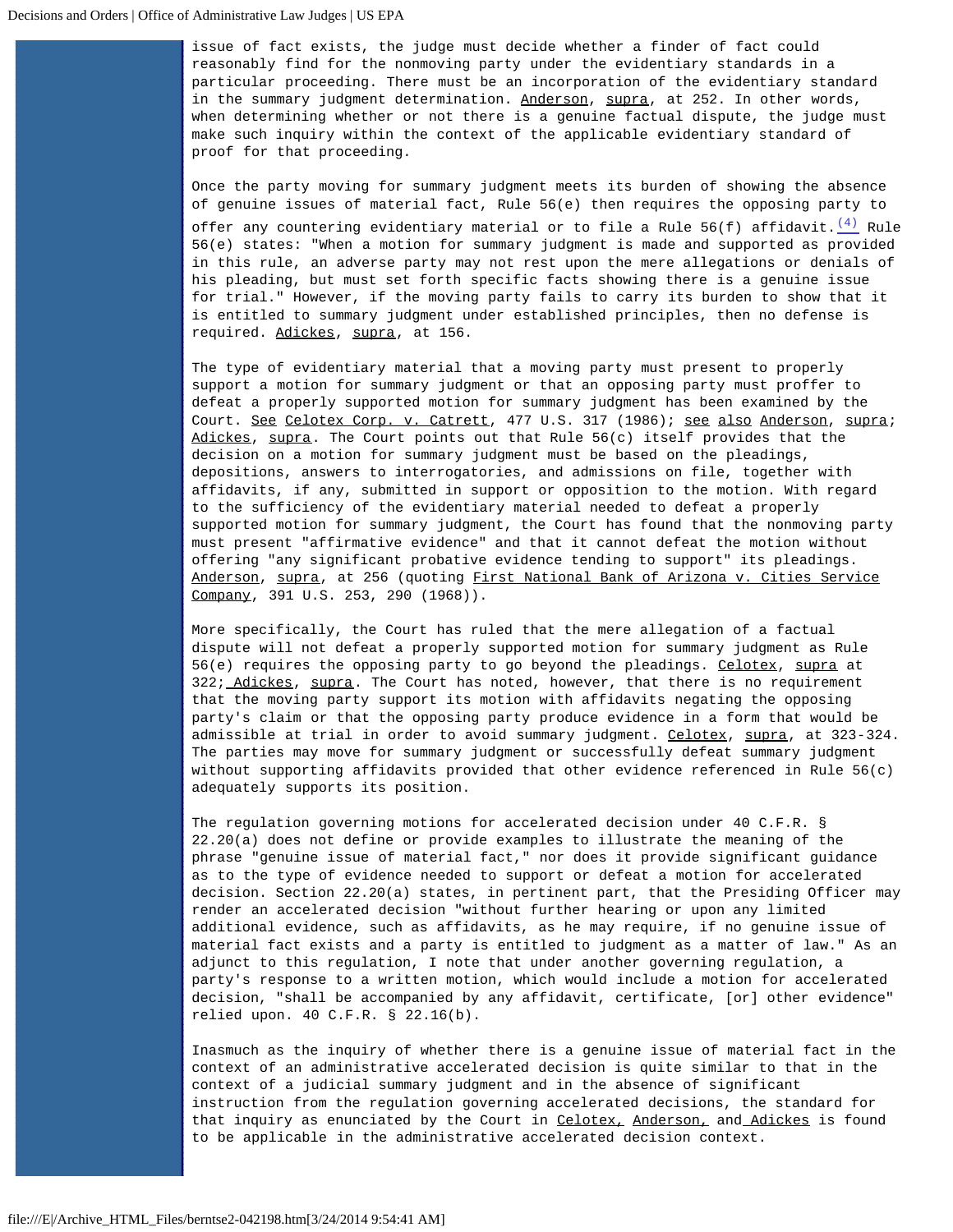Moreover, review by the Environmental Appeals Board ("EAB") in determining whether there is a genuine issue of material fact requiring an oral evidentiary hearing is governed by an "administrative summary judgment" standard which was articulated recently by the EAB in Green Thumb Nursery, Inc., FIFRA Appeal No. 95-4a, 6 EAD 782, 793 (EAB, Mar. 6, 1997). Under this standard, there must be timely presentation of a genuine and material factual dispute, similar to judicial summary judgment under FRCP 56, in order to obtain an evidentiary hearing. Otherwise, an accelerated decision based on the documentary record is sufficient. Id. Compare In the Matter of Mayaguez Regional Sewage Treatment Plant, NPDES Appeal No. 92-23, 4 EAD 772, 781 (EAB, Aug. 23, 1993) (wherein the EAB adopted the standard for summary judgment articulated by the Court in Anderson to determine whether there is a genuine issue of material fact warranting an evidentiary hearing under 40 C.F.R. § 124.74 for the issuance of a permit under Section 301(h) of the CWA).

The evidentiary standard of proof in the matter before me, as in all other cases of administrative assessment of civil penalties governed by the Rules of Practice, is a "preponderance of the evidence." 40 C.F.R. § 22.24. Thus, by analogy, in determining whether or not there is a genuine factual dispute, I, as the judge and finder of fact, must consider whether I could reasonably find for the nonmoving party under the "preponderance of the evidence" standard. $(5)$  In addressing the

threshold question of the propriety of a motion for accelerated decision, my function is not to weigh the evidence and determine the truth of the matter but to determine whether there is a genuine issue for an evidentiary hearing. See Anderson, supra, at 249.

Accordingly, by analogy, a party moving for accelerated decision must establish through the pleadings, depositions, answers to interrogatories, and admissions on file, together with any affidavits, the absence of genuine issues of material fact and that it is entitled to judgment as a matter of law by the preponderance of the evidence. In this regard, the moving party must demonstrate, by a preponderance of the evidence, that no reasonable presiding officer could not find for the nonmoving party. On the other hand, a party opposing a properly supported motion for accelerated decision must demonstrate the existence of a genuine issue of material fact by proffering significant probative evidence from which a reasonable presiding officer could find in that party's favor by a preponderance of the evidence.

#### **Discussion of Accelerated Decision on Penalty**

In the instant matter, the EPA has filed a motion for accelerated decision on penalty pursuant to 40 C.F.R. § 22.20(a). The EPA argues that there is no genuine issue of material fact requiring an evidentiary hearing on any issue of the EPA's prima facie case, and that the EPA is entitled, as a matter of law, to a judgment that the Respondent is liable for the proposed adjusted penalty of \$37,400 for the violations alleged in Counts I through IV of the Complaint. See Green Thumb Nursery, supra.

In support of its motion for accelerated decision on penalty, the EPA has proffered an affidavit dated March 27, 1998, from Jim Rioux, an inspector for the EPA. Complainant's Motion for Accelerated Decision on Penalty, Attachment 1. In this affidavit, Mr. Rioux states that he has personal knowledge of certain information which was related to him by James Dudley, vice-president for the Respondent, on the EPA's inspection of the Respondent's facility on December 15, 1993, regarding the number of employees retained by the Respondent and the amounts of the Respondent's gross sales during calendar years 1990, 1991, and 1992. Specifically, according to Mr. Rioux's affidavit, the Respondent retained 70, 72, and 77 employees during the calendar years 1990, 1991, and 1992, respectively, and the Respondent's gross sales were six million dollars, six million dollars, and seven million dollars during calendar years 1990, 1991, and 1992, respectively.

In evaluating the Respondent's position on the proposed penalty, I note initially that in its Answer, the Respondent did not set forth any argument regarding the appropriateness of the proposed penalty other than its generalized and conclusory assertion that the proposed penalty "is excessive and fails to properly consider the nature, circumstances, extent and gravity of the violations, the respondent's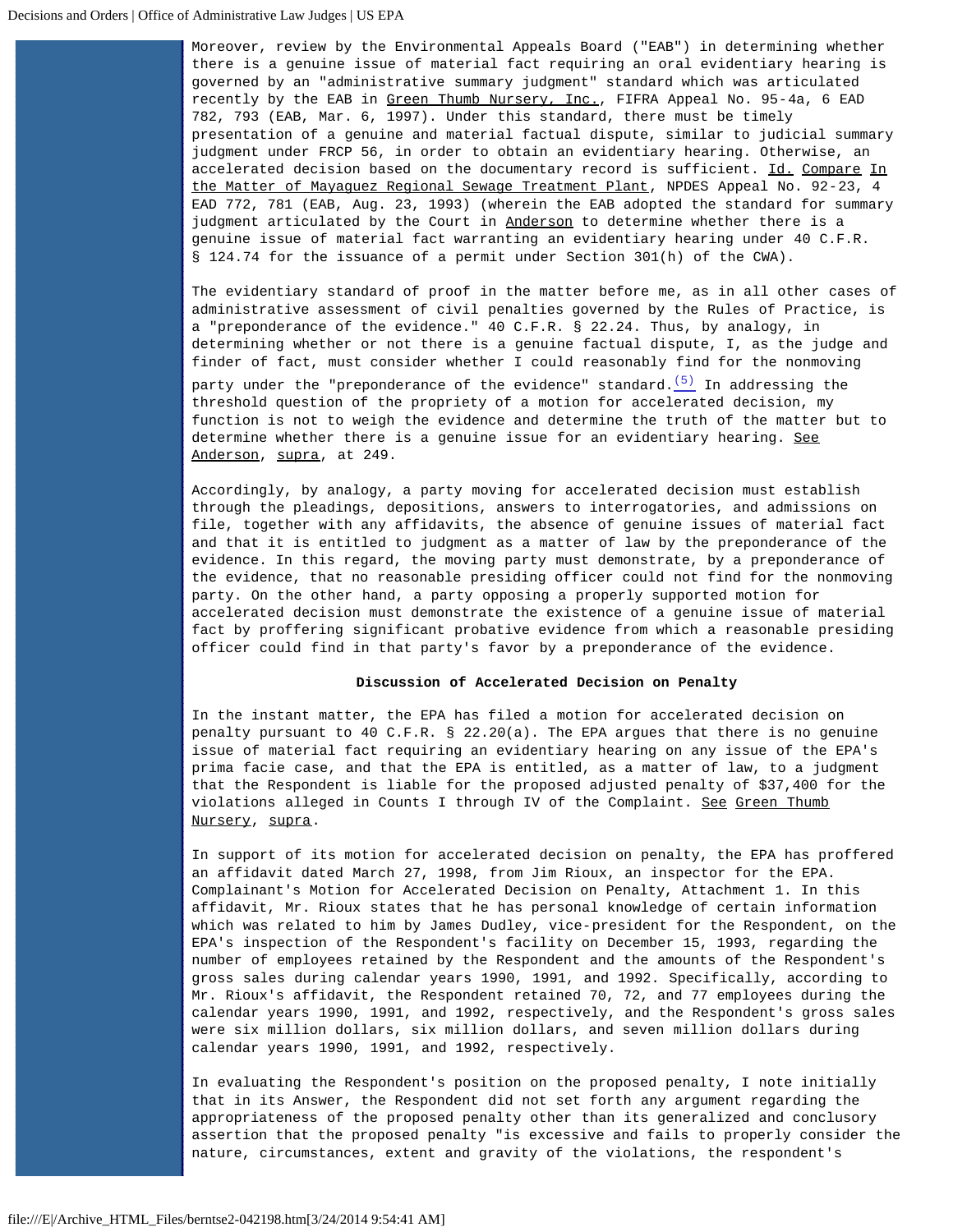history of no prior violations, the fact that the respondent received no economic benefit or savings as a result of the alleged violation, and such matters as justice requires."

In its Response to the Complainant's Motion for Accelerated Decision on Penalty, on the other hand, the Respondent puts forth a number of specific arguments against reaching an accelerated decision. Although not disputing the accuracy of the EPA's proposed findings of fact on motion for accelerated decision on penalty, the Respondent argues that other facts exist, and may be in dispute, that militate toward a reduction in the penalty proposed by the EPA. In support of its Response opposing the motion for accelerated decision, the Respondent has proffered an affidavit dated April 13, 1998, from James Dudley, Vice-President of the Respondent's company. Affidavit of James Dudley in Support of Response to Complainant's Motion for Accelerated Decision on Penalty ("Dudley Affidavit").

First, the Respondent argues that it had believed that it had filed its Form Rs for 1991 and 1992, and that its failure to do so or "inadvertent commission of the violation" was based on a "good faith but erroneous assumption." Respondent's Response at 3. As such, the Respondent argues that, the gravity-based penalty should be reduced "as justice may require." Second, the Respondent argues that it derived no economic benefit from its failure to file the Form Rs for 1991 and 1992, a fact that should be considered when deciding the appropriate penalty.

Third, the Respondent submits that it was not aware, and was not informed by the EPA during the December 1993 EPA inspection, that it had failed to file its Form Rs for 1991 and 1992. Respondent's Response at 4, Dudley Affidavit at 2. The Respondent alleges that, immediately upon learning of this oversight in March 1997, it filed the relevant Form Rs in early April 1997. As a result, argues the Respondent, it should be accorded a 15% reduction in the gravity-based penalty for its good faith compliance efforts as recognized under the EPCRA ERP.

Finally, the Respondent argues that its release of copper and lead from its operations in 1991 and 1992 did not rise to the reporting threshold under the Wisconsin Clean Air Standards in 1991 and 1992. Respondent's Response at 5; Dudley Affidavit at 3. In connection with this argument, the Respondent also maintains that all the necessary information reported in the Form Rs was timely reported at the local level in 1991 and 1992. Due to its alleged compliance with state requirements, the Respondent argues that the circumstance level of the gravitybased penalty should be reduced or, alternatively, the gravity-based penalty should be adjusted downward under the factor of "as justice may require."

Based on the Respondent's Response and the supporting affidavit of Mr. Dudley, I find that the time at which the Respondent became aware of its failure to file Form Rs for lead and copper for 1991 and 1992 is in dispute. Inasmuch as this timing is relevant to possible compliance adjustments under the EPCRA ERP, I find that a material fact is in dispute, and that an evidentiary hearing is necessary to resolve this disputed fact. Accordingly, an accelerated decision as to penalty would be inappropriate. Because of such a determination, it is unnecessary for me to address the other issues raised by the Respondent in its Response. However, as discussed below, this decision does address certain arguments of the Respondent's that can be disposed of without the requirement of an evidentiary hearing.

#### **Findings of Fact**

Based on the undisputed documentary record, the undersigned makes the following additional findings of fact $\frac{(6)}{1}$  $\frac{(6)}{1}$  $\frac{(6)}{1}$ :

- 
- 
- 1. During the calendar years 1990, 1991, and 1992 the Respondent retained 70,<br>72, and 77 employees, respectively.<br>2. During the calendar years 1990, 1991, and 1992 the Respondent's gross sales<br>were six (6) million dollars, dollars, respectively. 3. During the calendar years 1991 and 1992 the Respondent processed lead in
	-
	- amounts less than ten times the reporting threshold.<br>4. During the calendar years 1991 and 1992 the Respondent processed copper in<br>amounts greater than ten times the reporting threshold.<br>5. The Respondent has no history of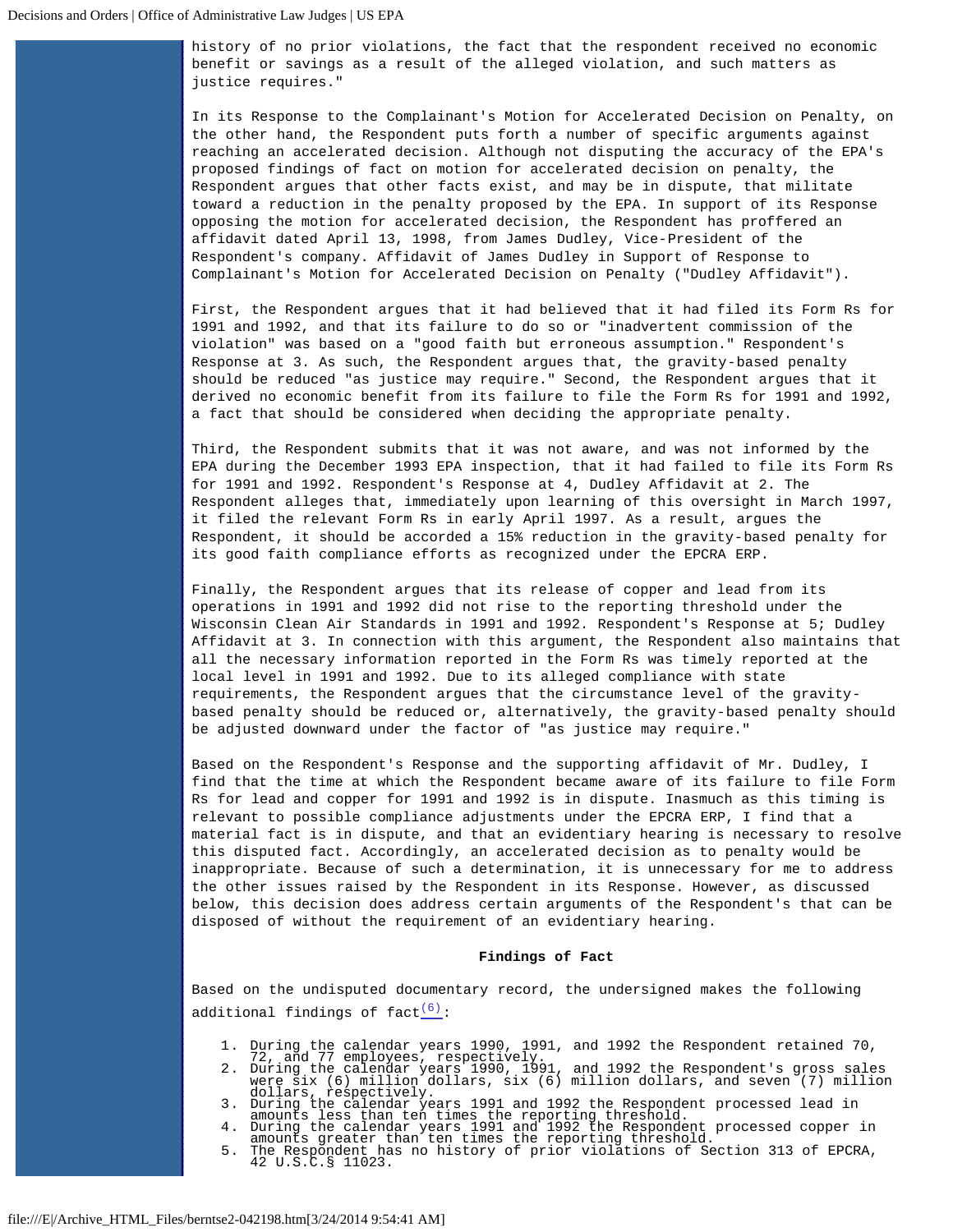# **Civil Administrative Penalty For Violation of Reporting Requirements Of Section 313 of EPCRA**

Although an accelerated decision as to penalty is not warranted, various arguments concerning the appropriate penalty may be disposed of at this time. See 40 C.F.R. § 22.20(b)(2). As such, and to the extent supported by the undisputed facts, I turn now to the question of the appropriate penalty. In determining the appropriate penalty, I first examine the applicable statutory provisions. Section 313(a) of EPCRA requires owners and operators of facilities who manufacture, process, or otherwise use toxic chemicals referenced in Section 313(c) and listed at 40 C.F.R. § 372.65, in excess of a prescribed threshold amount, to submit annually a Form R to the Administrator of the EPA and to designated state officials. This form is to be submitted by July 1, and it is to include data reflecting toxic chemical releases which occurred during the preceding calendar year.

The assessment of administrative and civil penalties for violations of the reporting requirements of Section 313 of EPCRA is governed by Section  $325(c)(1)$  of EPCRA, 42 U.S.C. § 11045(c)(1), which provides that any person who violates Section 313 "shall be liable to the United States for a civil penalty in an amount not to exceed \$25,000 for each such violation." Section  $325(c)(4)$  then provides that the penalty may be assessed by administrative order or a civil action in federal district court. Section  $325(c)(1)$ , however, does not specify any factors for consideration by the Administrator or court in determining an appropriate civil penalty for violations of the Section 313 reporting requirements.

In the absence of prescribed statutory factors to be considered in the assessment of penalties for reporting violations under Section 313 of EPCRA, I note that prior EPA administrative decisions have looked to the immediately preceding enforcement sections at Sections  $325(b)(1)(C)$  and  $325(b)(2)$  for guidance. Sections  $325(b)(1)(C)$ and 325(b)(2) govern the assessment of civil penalties for Class I and Class II violations of EPCRA's emergency notification requirements, respectively.

In determining the amount of a penalty, Section  $325(b)(1)(C)$  requires the Administrator to consider "the nature, circumstances, extent and gravity of the violation or violations and, with respect to the violator, ability to pay, any prior history of such violations, the degree of culpability, economic benefit or savings (if any) resulting from the violation, and such other matters as justice may require." Section 325(b)(2) incorporates by reference the penalty assessment procedures and provisions of Section 16 of the Toxic Substances Control Act ("TSCA"), 15 U.S.C. § 2615. It is observed that the penalty factors listed at Section 16 of TSCA are nearly identical to those in Section 325(b)(1)(C) of EPCRA, except that the factor of "effect on ability to continue to do business" is substituted for "economic benefit or savings."

Generally, Section 325(b)(2), which governs Class II administrative penalties under EPCRA's emergency notification provisions, has been referenced in the administrative decisions for statutory guidance on the issue of penalty assessment for EPCRA reporting violations under Section  $325(c)(1)$ . See e.g., In the Matter of Apex Microtechnology, Inc., EPCRA-09-92-00-07 (Initial Decision May 7, 1993) (discussing elements of Section  $325(b)(1)(C)$  of EPCRA and Section 16 of TSCA and using Section 16 factors); In the Matter of TRA Industries, Inc., EPCRA 1093-11-05-325 (Initial Decision, Oct. 11, 1996) (using Section 16 of TSCA criteria as directed by Section 325(b)(2) of EPCRA in assessing penalty under Section 313 of EPCRA; In the Matter of GEC Precision Corp., EPCRA 7-94-T-3 (Initial Decision, Aug. 28, 1996). Compare Clarksburg Casket Co., EPCRA III-165 (Initial Decision, December 17, 1997) (using elements of Section  $325(b)(1)(C)$  of EPCRA in discussing penalty factors under Section 325(c)(1)of EPCRA). In assessing a penalty for a violation of the EPCRA reporting requirements, I find the TSCA factor of "effect on ability to continue to do business" is more relevant to that assessment than the factor of "economic benefit or savings." Rarely, would there be a demonstrable "economic benefit or savings" resulting from a failure to file timely a Form R.

After looking to the statutory provisions regarding the assessment of penalties, it is important to note that the purpose of EPCRA is to provide communities with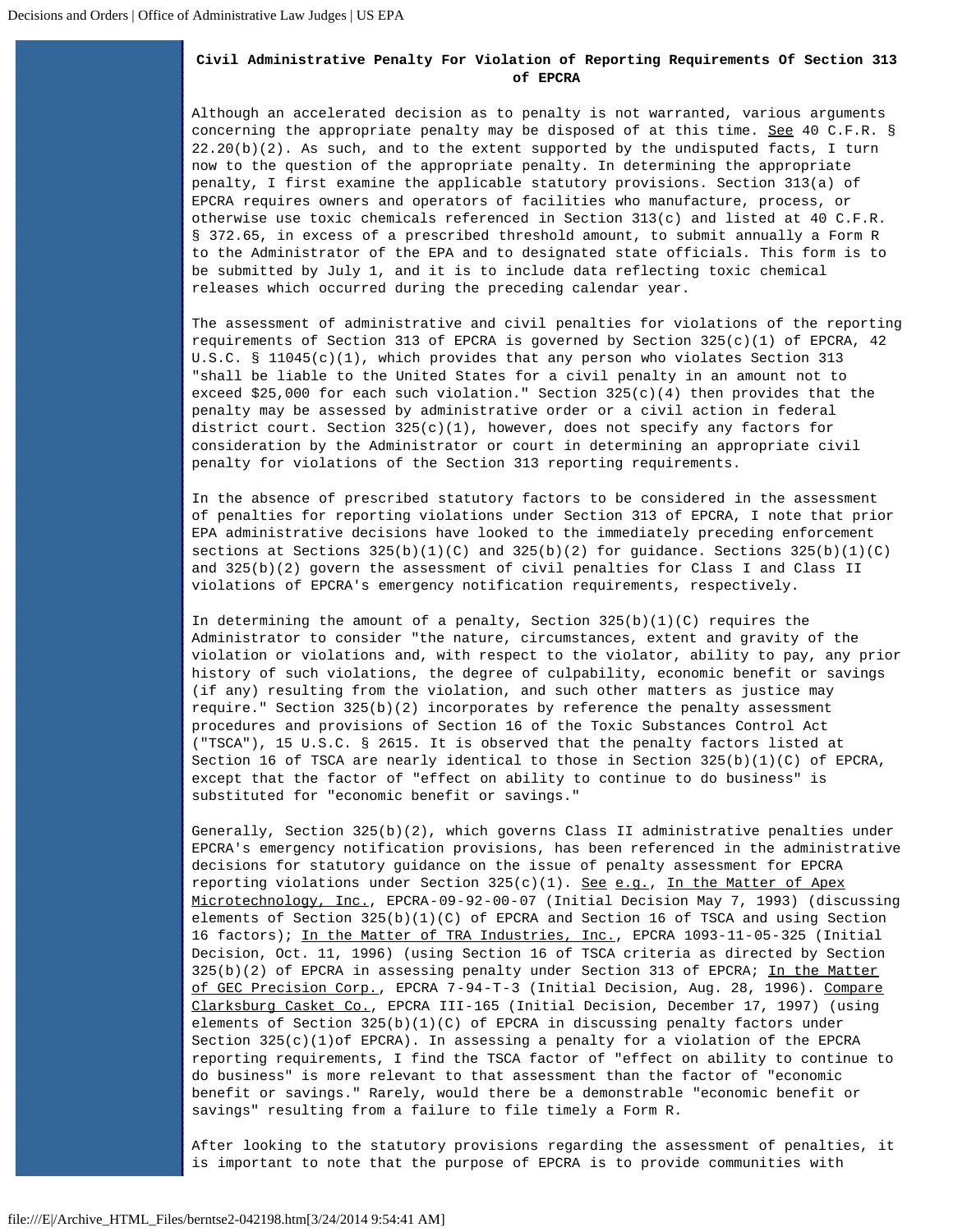information on potential chemical hazards within their boundaries and to foster state and local emergency planning efforts to control any accidental releases of toxic chemicals. Local emergency planning committees are charged with developing emergency response plans based on the information provided in the Form Rs by the covered facilities. The public, in turn, has the right to know the toxic chemical release information reported by the facilities, as well as the contents of the emergency response plans. See Huls America, Inc. v. Browner, 83 F.3d 445, 446-447 (D.C. Cir. 1996); see also Atlantic States Legal Foundation, Inc. v. United Musical Instruments, U.S.A., Inc., 61 F.3d 473, 474 (6th Cir. 1995).

The environmental and public health goals of EPCRA cannot be achieved if a facility, such as the Respondent's, uses a toxic chemical in excess of the chemical's reporting threshold, but does not timely file a Form R with the Administrator for the EPA and with the appropriate state officials. See TRA Industries, supra, at 3. Failure to comply with the reporting provisions of Section 313 of EPCRA seriously impairs the public's right-to-know, as well as the federal and state governments' ability to respond to releases of toxic chemicals. See Huls America, supra.

In addition to the above cited statutory provisions concerning penalty factors under EPCRA, the EPA relies extensively upon its penalty policy in assessing a penalty. Specifically, the EPA has calculated its proposed penalty by following the guidelines set forth in the Enforcement Response Policy for Section 313 of the Emergency Planning and Community Right-to-Know Act (1986) and Section 6607 of the Pollution Prevention Act (1990) ("ERP" or "EPCRA ERP"), dated August 10, 1992. Complainant's Exhibit 3 in Complainant's prehearing exchange.

The ERP was promulgated by the EPA's Office of Compliance Monitoring of the Office of Prevention, Pesticides and Toxic Substances in order to ensure that the EPA's enforcement actions for violations of Section 313 of EPCRA are arrived at in a fair, uniform, and consistent manner, that the enforcement response is appropriate for the violation committed, and that persons will be deterred from committing Section 313 violations. ERP at 1. The ERP does not refer to the statutory penalty factors specified in Sections 325(b)(1)(C) or 325(b)(2) of EPCRA which apply to violations of the emergency notification requirements. However, to a great degree, the ERP incorporates those factors into its guidelines for the assessment of penalties for violations of the EPCRA toxic chemical release reporting requirements.

At this point, it is emphasized that under the Administrative Procedure Act, 5 U.S.C. §§ 551-559, which governs these proceedings, a penalty policy, such as the EPCRA ERP, is not unquestioningly applied as if the policy were a rule with "binding effect." See Employers Insurance of Wausau and Group Eight Technology, Inc., TSCA Appeal No. 95-6, 6 EAD 735, 755-762 (EAB, Feb. 11, 1997). However, pursuant to Section 22.27(b) of the Rules of Practice, 40 C.F.R. § 22.27(b), which also govern these proceedings, the Administrative Law Judge ("ALJ") is required to consider civil penalty guidelines issued under the Act, such as the EPCRA ERP, and to state specific reasons for deviating from the amount of the penalty recommended to be assessed in the Complaint. The ALJ "has the discretion either to adopt the rationale of an applicable penalty policy where appropriate or to deviate from it where the circumstances warrant." In re DIC Americas, Inc., TSCA Appeal No. 94-2, 6 EAD 184, 189 (EAB, Sept. 27, 1995). A. Gravity-Based Penalty

Under the EPCRA ERP, penalties are determined in two stages. The first stage is the determination of the gravity-based penalty. The second stage is the determination of any adjustments to the gravity-based penalty. ERP at 7. To determine the gravity-based penalty, the factors of the "circumstances" of the violation and the "extent" of the violation are considered. These factors are incorporated into a penalty matrix to be used in assessing civil administrative penalties where that is the appropriate enforcement response. ERP at 7-12.

When applying the matrix, each violation is assigned a circumstance level and extent level. The circumstance level depends on the nature of the violation. More specifically, the circumstance level takes into account "the seriousness of the violation as it relates to the accuracy and availability of the information to the community, to states, and to the federal government." ERP at 8. The extent level is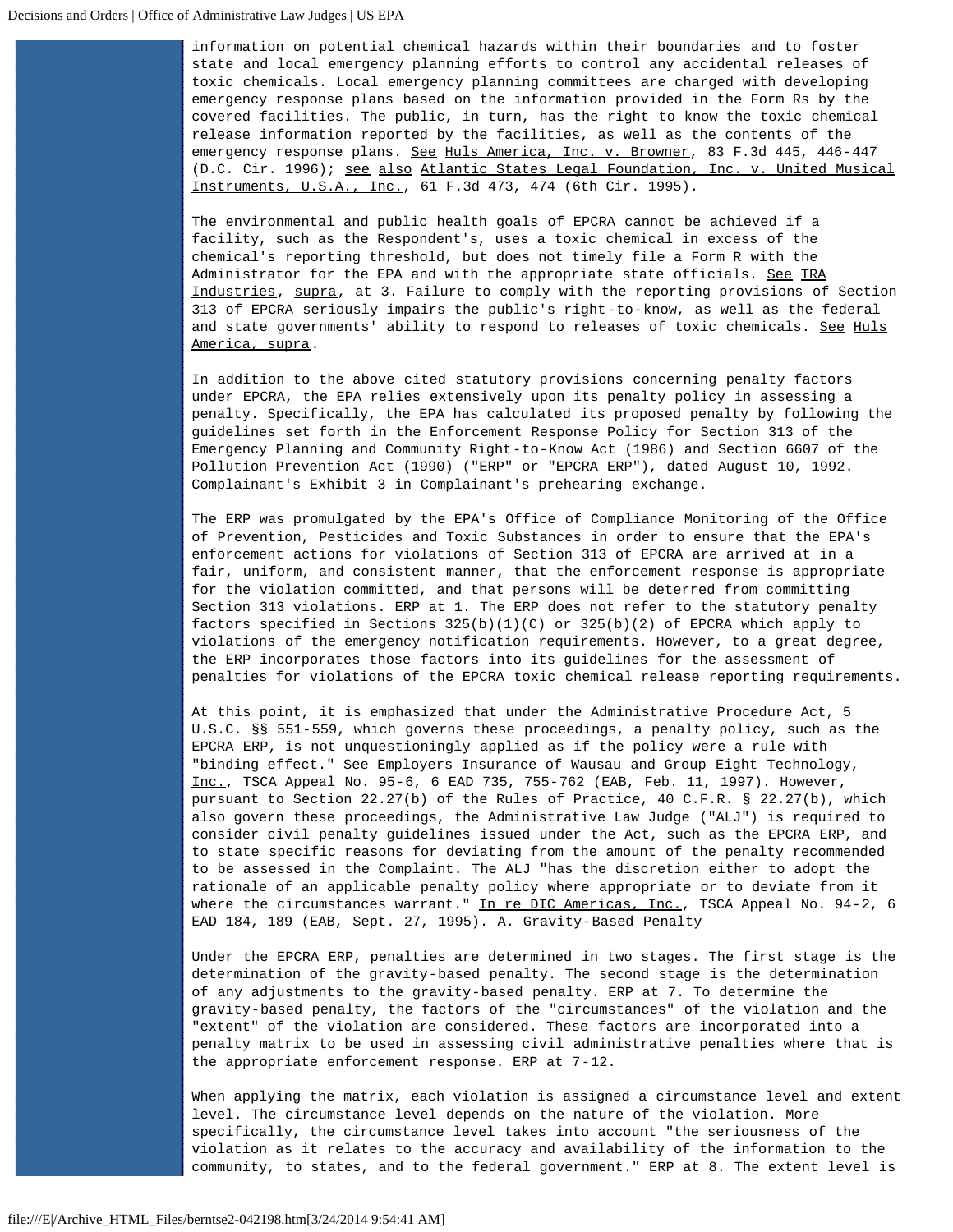dependent on two factors: the amount of unreported chemical used above the threshold, and the size of the violator's business. The size of the violator's business, in turn, is determined with reference to two parameters: annual sales and number of employees. ERP at 9-10.

In the instant case, the EPA submits that pursuant to the ERP, the total gravitybased penalty for all four counts in the Complaint for which the Respondent previously has been found liable is  $$44,000.\frac{(7)}{3}$  $$44,000.\frac{(7)}{3}$  $$44,000.\frac{(7)}{3}$  See generally In Re Pacific Refining Company, EPCRA Appeal No. 94-1, 5 EAD 607, 613-15 (EAB, Dec. 6, 1994) (discussing the general formulation of a gravity-based penalty). Specifically, the EPA assigned Respondent's violations of failing to submit Form Rs in a timely manner to circumstance level 1, category I, for reports filed more than one year late. ERP at 12. The EPA then assigned the violations cited in Counts I and III to extent level C, for a facility that processed less than ten times the threshold amount of lead, with less than \$10 million in gross sales and 50 employees or more. ERP at 9.

For the violations cited in Counts II and IV of the Complaint, the EPA assigned extent level B, for a facility that processed more than ten times the threshold amount of copper, with less that \$10 million in gross sales and 50 employees or more. In accordance with the penalty matrix, each of the violations cited in Counts I and III was assigned a penalty of \$5,000 and each of the violations cited in Counts II and IV was assigned a penalty of \$17,000. The total proposed gravitybased penalty is \$44,000. Review of the EPA's application of the ERP to the undisputed facts in the instant matter and the calculation of the proposed gravitybased penalty discloses no error or inappropriate application.

The Respondent argues that the circumstance level of the gravity-based penalty should be adjusted downward in order to reflect the fact that the Respondent's lead and copper emissions for 1991 and 1992 did not reach the level required for reporting under Wisconsin's Clear Air Standards. Such an argument is without merit. First, whether the Respondent's emissions triggered Wisconsin reporting requirements is immaterial to both the harm done by failing to file Form Rs and to the general policy goals of Form R filing under EPCRA. Had the EPA concluded that Wisconsin's Clean Air Standards were stringent enough, it could have adopted those thresholds, or referenced state or local compliance in the ERP. The EPA, however, chose not to follow that approach, and the Respondent may not seek refuge in the fact that it comported with the lesser requirements of the state.

Second, the EAB has stated that "[c]ompliance with other environmental regulations and requirements does not mitigate [Respondent's] failure to comply with § 313 with respect to its [1992 and 1992] Form Rs." Pacific Refining Company, supra, at 622 n. 19. Given the EAB's disinclination to recognize local compliance as a mitigating factor, it would be inappropriate to employ local compliance as a vehicle to modify circumstance levels of the gravity-based penalty. Based on the relevant, undisputed facts in this proceeding, the EPA properly calculated the gravity-based penalty under the EPCRA ERP.

B. Adjustment Factors

After determining a violation's gravity-based penalty from the matrix, the penalty may be adjusted upward or downward by applying various "adjustment factors," such as whether the violator voluntarily disclosed the violation, the violator's cooperative attitude, history of prior violations, ability to pay, and other factors as justice may require. ERP at 8, 14-20. The EPA in the instant matter applied a 15% reduction to the gravity-based penalty amount for the Respondent's violations as authorized by the ERP based on the Respondent's cooperative attitude.

The EPA submits that the only adjustment of the gravity-based penalty warranted is a downward adjustment of 15% for all four counts based on the "attitude" factor which takes into account the Respondent's cooperation with the EPA in the compliance evaluation and enforcement process. ERP at 14-18; see Pacific Refining Company, supra, at 616-17. In particular, the EPA's proposed application of the adjustment factors is as follows: knowledge of the violations identified in Counts I through IV was not provided to the EPA until its inspection of the Respondent's facility on December 15, 1993, and, thus, no downward adjustment is warranted for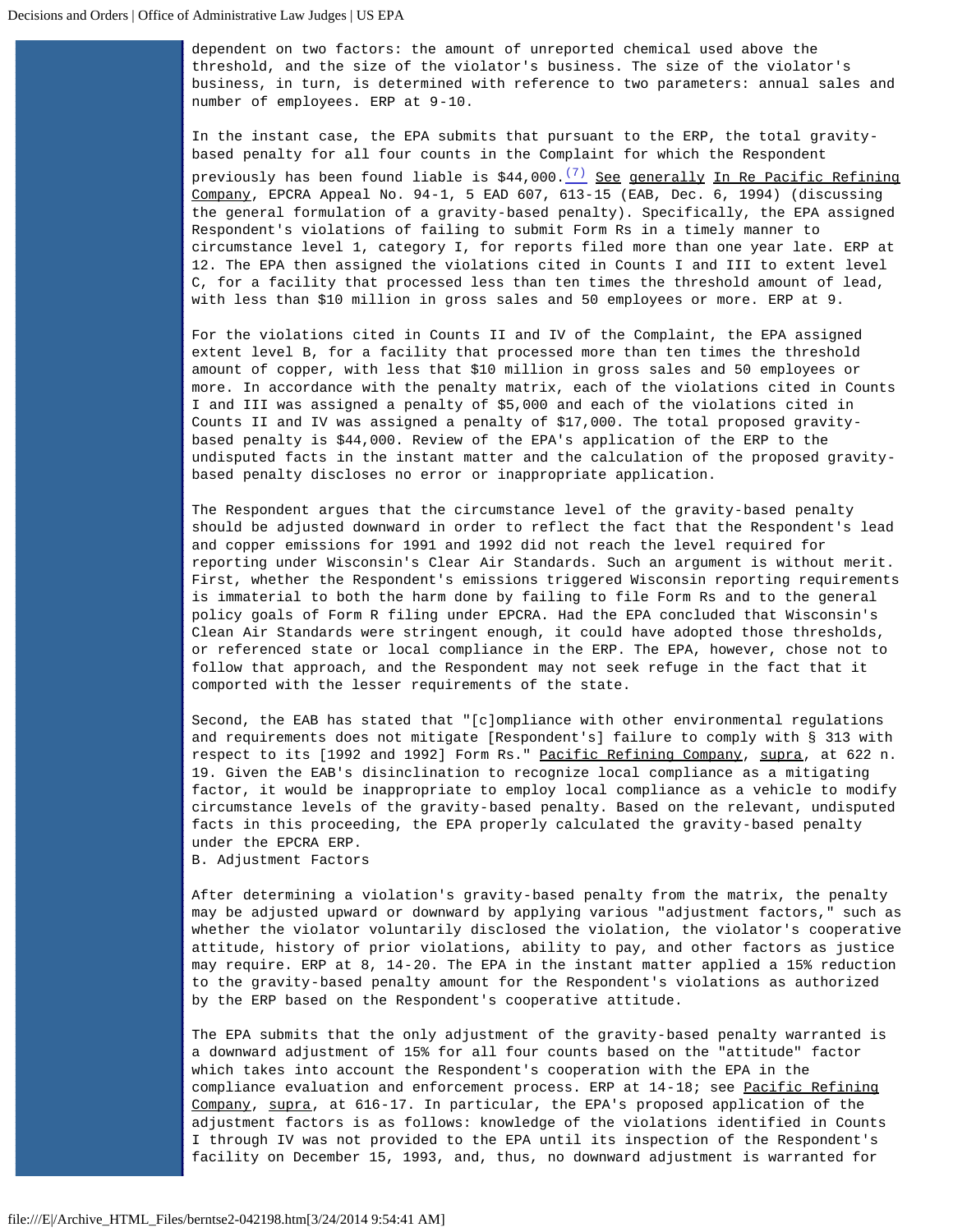voluntary disclosure; the Respondent has no history of prior violations and, thus, no upward adjustment is warranted; no toxic chemical identified in any violation in the Complaint has been delisted and, thus, no downward adjustment is warranted; the Respondent did not file the required information concerning the toxic chemicals until the pendency of this case, four years after the Respondent became aware of its obligation to file the information, and, thus, no downward adjustment is merited for "good faith" efforts to comply with EPCRA; and there is no evidentiary information that the Respondent was confused by new ownership or lacked control over the violation, that the violations were borderline, or that there was any other similar circumstance and, thus, no downward adjustment for "other factors as justice may require" is warranted. Finally, the EPA argues that the Respondent has identified no circumstances or arguments which relate to any identified factor or unidentified factor which could affect the proposed penalty.

As discussed above, the Respondent has offered a number of arguments for adjusting the gravity-based penalty downward. In particular, the Respondent has asserted that it did not become aware of its failure to file the 1991 and 1992 Form Rs for lead and copper until March 9, 1997, and submitted the relevant Form Rs less than one month later, on April 4, 1997. The Respondent argues that such actions should merit an adjustment to the gravity-based penalty for its good faith compliance efforts under the ERP. The Respondent also argues that downward adjustments under "other factors as justice may require" would be appropriate.

In the instant matter, the facts underlying the EPA's proposed gravity-based penalty are not in dispute, and I find that the gravity-based penalty is appropriate and in accordance with the relevant EPCRA criteria as informed by the penalty policy set forth in the ERP. Inasmuch as material facts regarding downward adjustments to the gravity-based penalty remain in dispute, however, the EPA's Motion for Accelerated Decision on Penalty is denied. The hearing previously scheduled for May 6 and May 7, 1998, in Madison, Wisconsin, will be held as scheduled to adjudicate what, if any, downward adjustments should be made to the gravity-based penalty.

#### **Conclusions of Law**

- 
- 
- 1. The Order Granting Unopposed Motion for Accelerated Decision as to Liability<br>entered by the undersigned on January 6, 1998, is incorporated by reference.<br>See 40 C.F.R. \$ 22.20.<br>2. The gravity-based penalty of \$44,000 fo

#### **Orders**

The Complainant's Motion for Accelerated Decision on Penalty is **Denied**.

Inasmuch as potential adjustments to the gravity-based penalty remain in issue, the hearing scheduled for May 6 and 7, 1998, in Madison, Wisconsin, will be held as scheduled for the determination of the appropriate penalty.

Original signed by undersigned

\_\_\_\_\_\_\_\_\_\_\_\_\_\_\_\_\_\_\_\_\_\_\_\_\_\_\_\_\_\_

Barbara A. Gunning Administrative Law Judge

Dated:  $4-21-98$ Washington, DC

<span id="page-8-0"></span>1. The term "Presiding Officer" means the Administrative Law Judge designated by